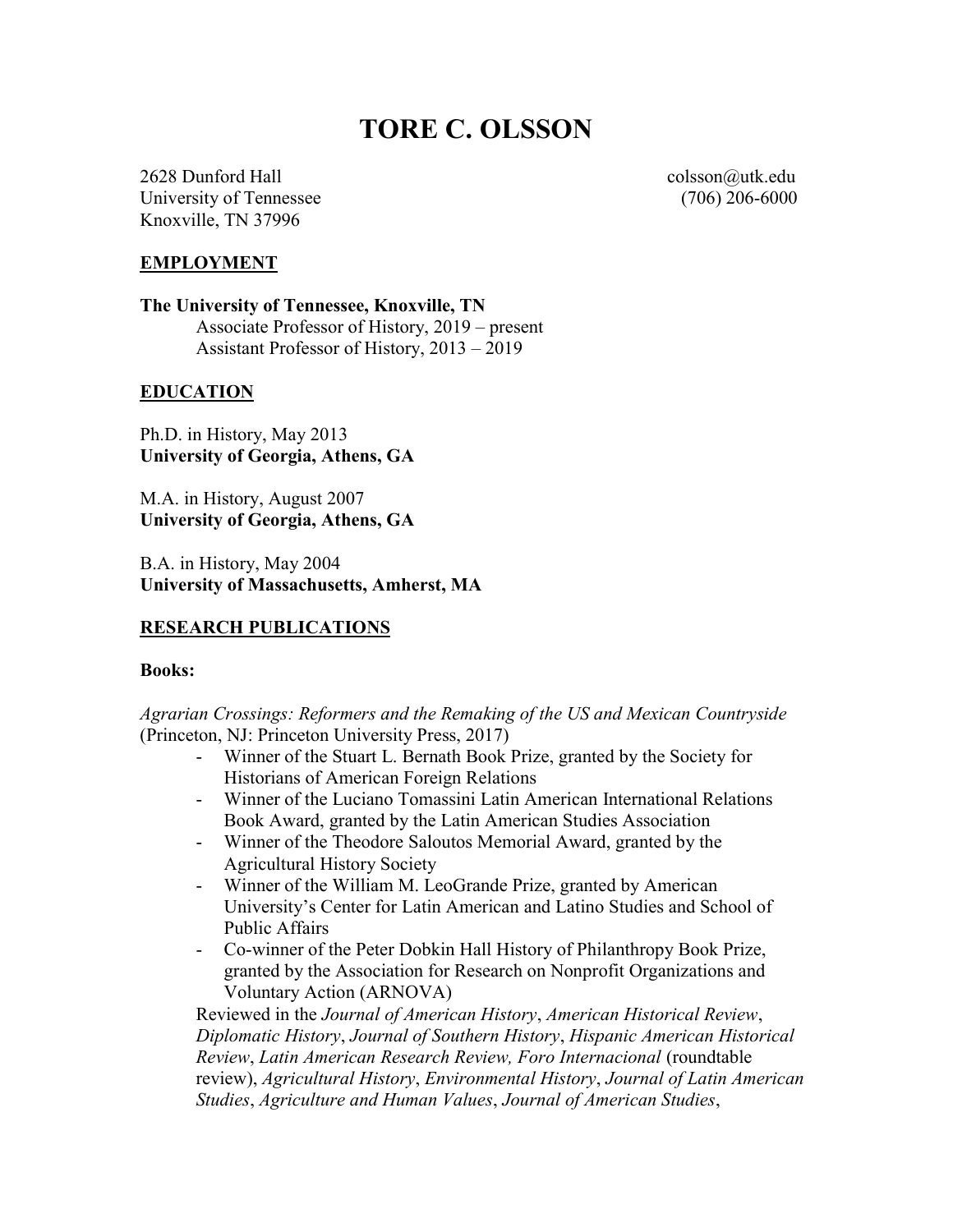Iberoamericana, Journal of American Ethnic History, Labor: Studies in Working-Class Histories of the Americas, Bulletin of Latin American Research, Journal of Peasant Studies, Historia Agraria de América Latina, North Carolina Historical Review, Journal of Historical Geography, Southwestern Historical Quarterly, H-Diplo Roundtables, H-LatAm, The Latin American Review of Books, and New Books Network podcast

The Global Cowboy: Country Music and American Empire in the Twentieth Century (book manuscript in progress)

## Articles and book chapters:

"The South in the World since 1865: A Review Essay," Journal of Southern History (accepted for publication, forthcoming 2021)

"Comentarios en torno al libro Agrarian Crossings: Reformers and the Remaking of the US and Mexican Countryside premio Tomassini 2019 de LASA," Foro Internacional LX, no. 3 (2020) (translated by Jorge Valenzuela) (part of longer roundtable titled "Agrarian Crossings Moviente")

"Transplanting el Tenesí: Mexican Planners in the US South during the Cold War Era," in Andra Chastain and Timothy Lorek, eds., Itineraries of Expertise: Science, Technology, and Environment in Latin America's Long Cold War (Pittsburgh, PA: University of Pittsburgh Press, 2020)

Roundtable participant, "New Narratives of the Green Revolution," Agricultural History 91, no. 3 (Summer 2017)

"Sharecroppers and Campesinos: The American South, Mexico, and the Transnational Politics of Land Reform in the Radical 1930s," Journal of Southern History 81, no. 3 (August 2015), winner of the 2016 Stuart L. Bernath Scholarly Article Prize from the Society for Historians of American Foreign Relations; winner of the 2016 Wayne D. Rasmussen award from the Agricultural History Society

"Peeling Back the Layers: Vidalia Onions and the Making of a Global Agribusiness," Enterprise & Society 13, no. 4 (December 2012), winner of the 2012 Mira Wilkins Prize for best article in international business history, Business History Conference

"Your DeKalb Farmers Market: Food and Ethnicity in Atlanta," Southern Cultures 13, no. 4 (Winter 2007), republished in Sauceman and Edge, eds., Cornbread Nation V: The Best of Southern Food Writing (University of Georgia Press, 2010)

# AWARDS AND FELLOWSHIPS

2019 LeRoy P. Graf Award for Faculty Excellence, Department of History, University of Tennessee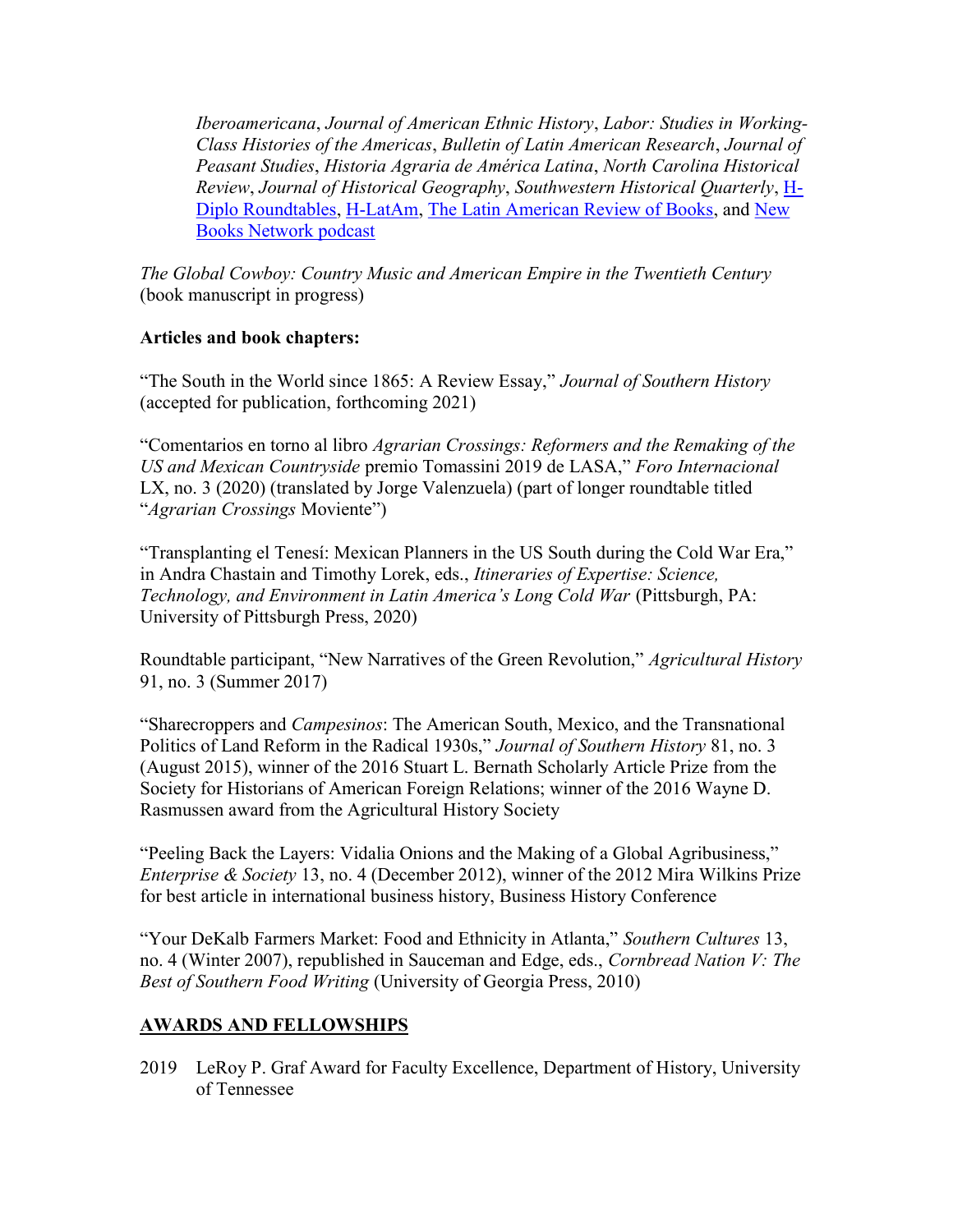2018 Early-Career Research Award, College of Arts and Sciences, University of Tennessee, December

Professional and Scholarly Development Award, Office of Research and Engagement, University of Tennessee, January

2016 National Endowment for the Humanities faculty fellowship, January – December

Quest Scholar of the Week, University of Tennessee, February

2015 Residential Fellowship, 2015-2016, Tennessee Humanities Center

 Bill and Rita Clements Fellowship for the Study of Southwestern America, 2015- 2016, Clements Center for Southwestern Studies, Southern Methodist University (declined)

 Postdoctoral Fellowship, Fox Center for Humanistic Inquiry, Emory University, 2015-2016 (declined)

Finalist, Postdoctoral Fellowship, Agrarian Studies Program, Yale University

2014 Finalist, C. Vann Woodward Dissertation Prize, granted by the Southern Historical Association, October

Dissertation Prize, Latin American and Caribbean Studies section of the Southern Historical Association (LACS-SHA), September

Quest Scholar of the Week, University of Tennessee, September

Oxford University Press USA Dissertation Prize in International History, granted by the Society for Historians of American Foreign Relations, June

Gilbert C. Fite Dissertation Award, granted by the Agricultural History Society, June

Professional Development Award, University of Tennessee, Spring

Excellence in Research Award in the Humanities, University of Georgia Graduate School, February

Robert C. Anderson Memorial Award for the outstanding research of a recent doctoral graduate, University of Georgia, January

2013 William Appleman Williams Junior Faculty Research Grant, Society for Historians of American Foreign Relations, October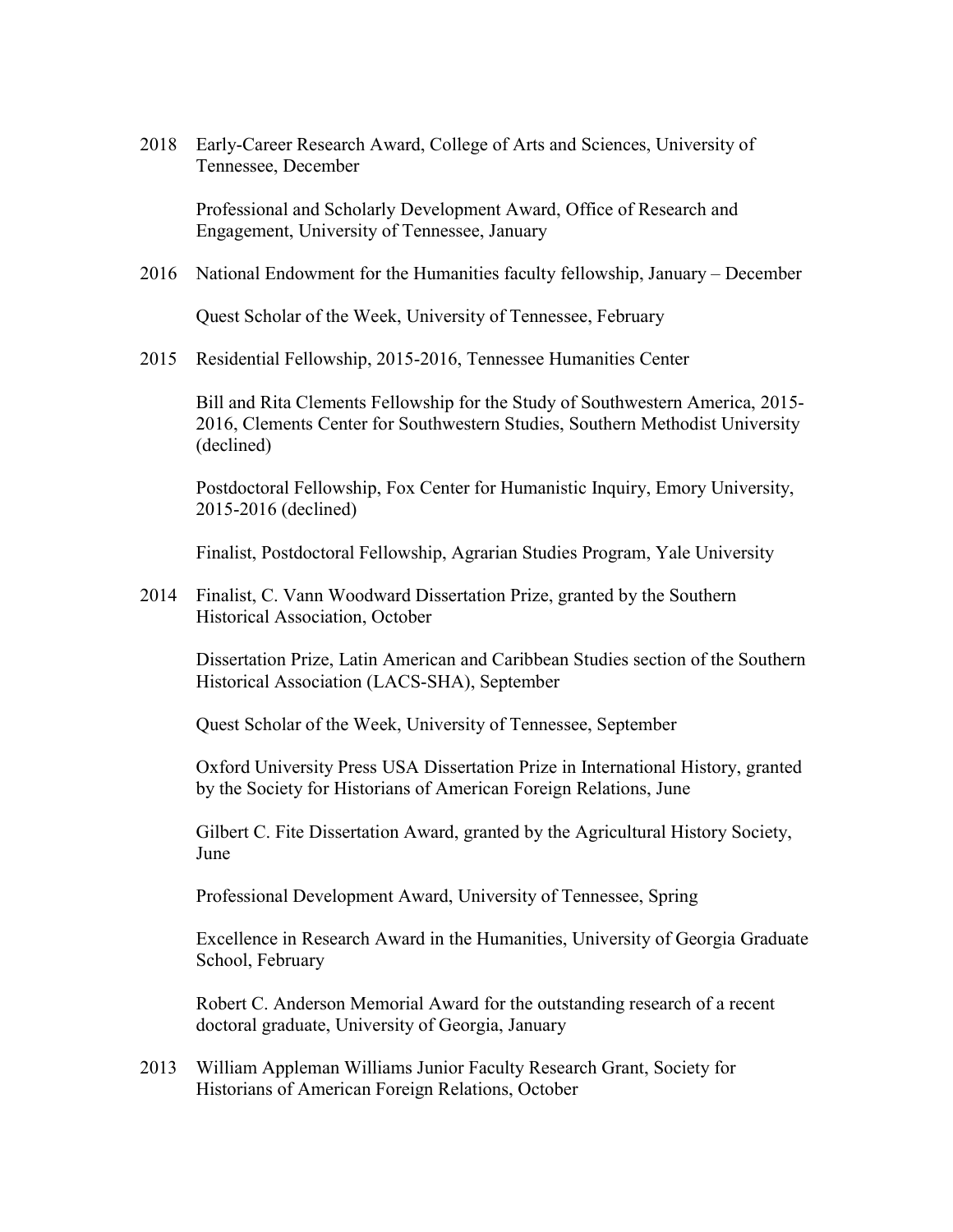Postdoctoral Research Fellowship in Food Studies, Institute for the Humanities, University of Illinois at Chicago, 2013-2014 (declined)

2012 Ambrose Monell Fellow in Technology and Democracy, Miller Center for Public Affairs National Fellowship, University of Virginia, 2012-2013

Dissertation Completion Fellowship, Society for Historians of American Foreign Relations, 2012-2013 (declined)

Warner-Fite Award for Outstanding Graduate Scholarship in American/U.S. History, April, Department of History, University of Georgia

2011 International Dissertation Research Fellowship, Social Science Research Council (SSRC-IDRF), 2011-2012

Research Fellowship for the Study of the Global South, New Orleans Gulf South Center at Tulane University, Spring

Rockefeller Archive Center Grant-in-aid, Tarrytown, NY, May

University of Georgia Latin American and Caribbean Studies Institute Graduate Field Research Award, Spring

- 2010 University of Georgia Graduate School Dean's Award for research travel, Winter
- 2009 William Jennings Bryan Award for best graduate paper of the year, for "Peeling Back the Layers of Globalization: Biology, Technology, and Labor in the Making of a Global Agribusiness, 1930-2000," University of Georgia Department of History, April
- 2008 Outstanding Teaching Assistant Award, University of Georgia, April
- 2006 Best Paper Prize at the UMass graduate history conference "History and Power Across American Borders," for "Beyond Grits and Greens: The DeKalb Farmers Market, Food, and Ethnic Identity in Atlanta, 1977-2006," Amherst, MA, November 4

## INVITED LECTURES AND PRESENTATIONS

2020 Panel discussion leader, "Transnational History and the U.S. in the World," National Fellowship Program 20<sup>th</sup> Anniversary Conference, University of Virginia, September 26 (postponed due to COVID-19)

Panelist, "Future Directions in Global and Transnational History," Vanderbilt University, April 24 (postponed due to COVID-19)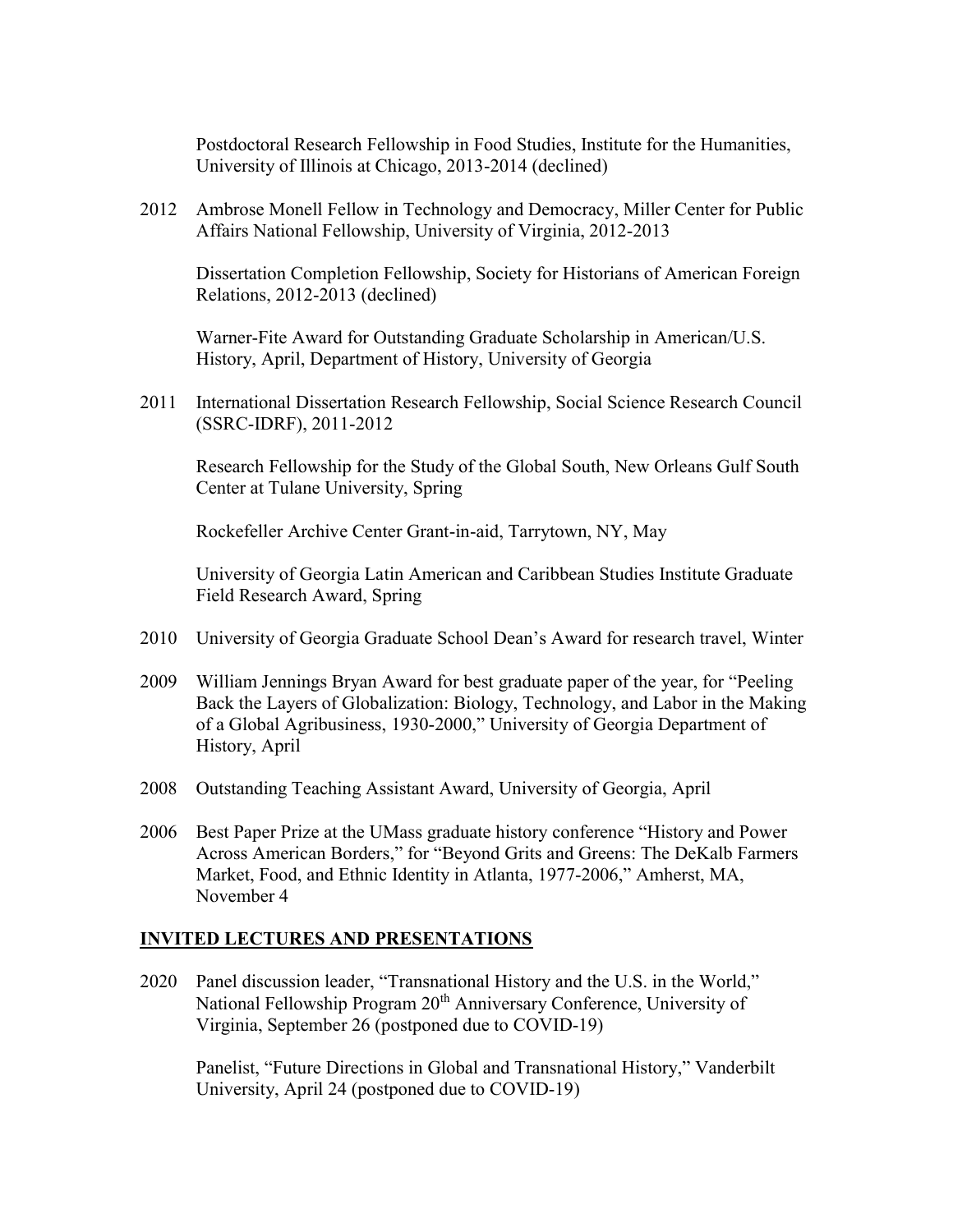"The Unexpectedly Entangled Histories of the U.S. and Mexico," Department of History, California State University at Fresno, March 17 (canceled due to  $COVID-19$ )

2019 "The Global Cowboy: Country Music's Travels in the Twentieth-Century World," Modern U.S. History Seminar, Ohio State University Department of History, October 30

"The Global Cowboy: Country Music's Travels in the Twentieth-Century World," MADCAP workshop, Department of History, University of Virginia, April 19

2018 "The Entangled Histories of the US and Mexican Countryside," at the MIT Seminar in Environmental and Agricultural History, Massachusetts Institute of Technology, November 16

"The Entangled Histories of the United States and Mexico," Department of Historical and Cultural Studies, University of Toronto, September 24

"Looking for Parallels and Intersections in US and Mexican History," Department of History, University of Georgia, March 29

 "Seeking Parallels and Intersections in US and Mexican History," Department of History, University of Colorado at Boulder, March 7

 "Roots of the Green Revolution: How the American South Became the Unlikely Laboratory of the Twentieth Century's Largest Rural Development Program," Agrifood Seminar at Washington University in St. Louis, Missouri, January 16

2017 "Finding Parallels and Intersections in US and Mexican History," distinguished alumni lecture, Department of History, University of Massachusetts at Amherst, November 15

 "How East Tennessee Transformed the World: Following the TVA's Global Career during the Cold War," East Tennessee History Center, Knoxville, TN, October 24

 "How East Tennessee Transformed the World: Following the TVA's Global Career during the Cold War," Blount County Public Library, Maryville, TN, October 23

2016 "Roots of the Green Revolution: The American South, Mexico, and the Technopolitics of Agriculture," at Yale University's Agrarian Studies colloquium, March 4

"How East Tennessee Transformed the World: TVA's Global Career after World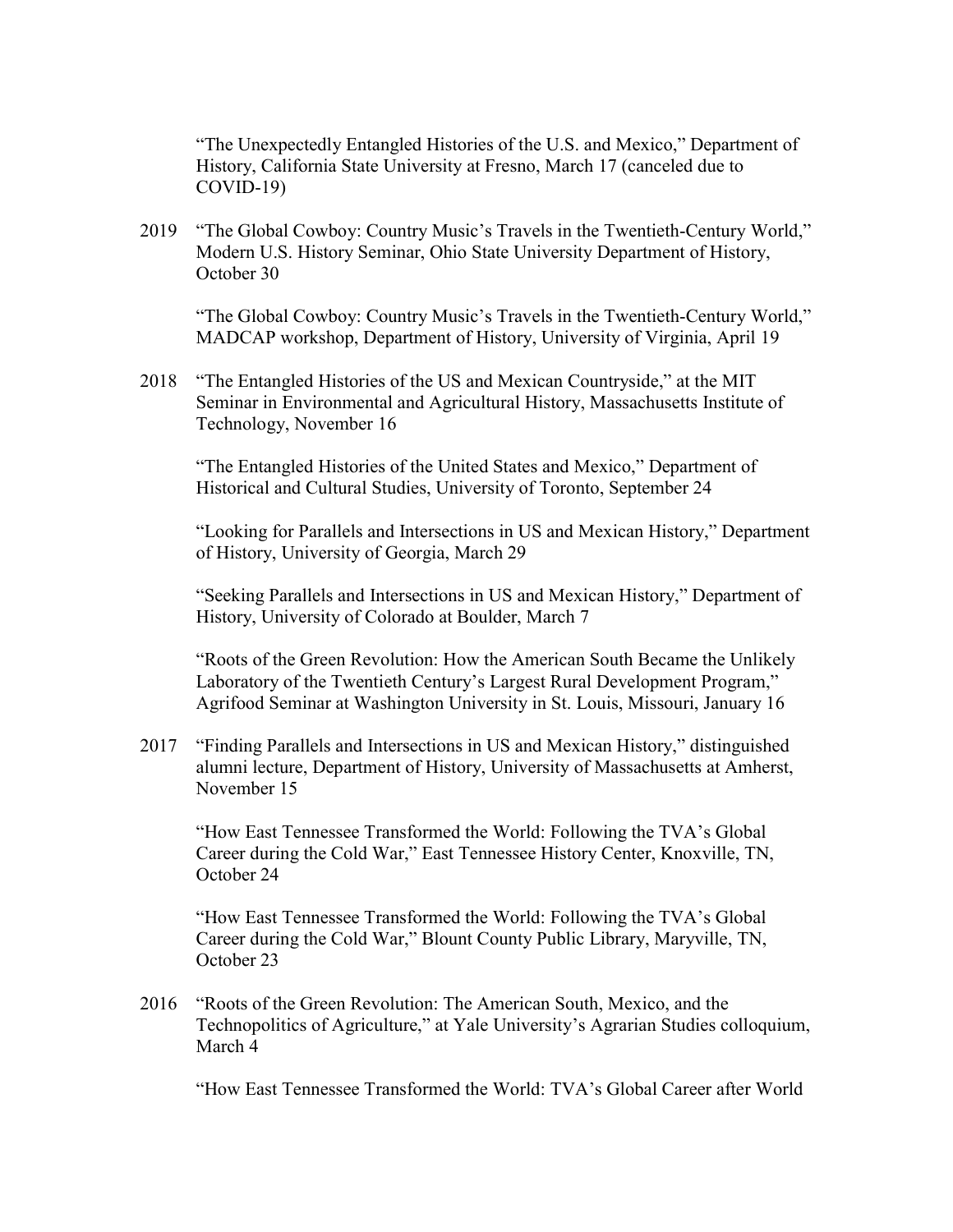War II," at the Tennessee Humanities Center's Conversations and Cocktails series, March 1

2014 "Remaking the Mexican Farm: The Rockefeller Foundation and the Lost Promise of the Green Revolution," at the workshop "A Diet of Globalization for Mexico," University of Illinois at Chicago, December 4-6

"Next Generation Philanthropy Scholars" conference at the Rockefeller Archive Center, Tarrytown, NY, Oct. 16-18

"Teaching American and World History Through Food," at the  $33<sup>rd</sup>$  Annual Workshop for Teachers of Social Studies, East Tennessee Historical Society, Knoxville, TN, February 22

2013 "Food, Farms, and Global Poverty: Rethinking the History of the Green Revolution," at the University of Illinois – Chicago's Food Studies Working Group, October 3

"The Domestic Roots of the Green Revolution: How the American South Provided a Blueprint for Global Rural Development," at the University of Georgia's Institute for Plant Breeding, Genetics, and Genomics annual retreat, May 16-17

"Technology and Democracy in the Green Revolution: Rockefeller Agricultural Development from the American South to Mexico," at the University of Virginia's Miller Center of Public Affairs spring fellows' conference, May 10-11

- 2012 "Doing Digital History: EndNote, Acrobat, and Photoshop," in James C. Cobb's Graduate Research Seminar, University of Georgia, October 10
- 2010 "Atlanta's Buford Highway and the Culinary Culture of Migration," at the Southern Foodways Alliance Annual Field Trip, Atlanta, Georgia, June

## CONFERENCE PARTICIPATION

2020 Roundtable panelist, "The U.S. South in the Twentieth-Century World," Society for Historians of American Foreign Relations annual meeting, New Orleans, LA, June 18-20 (cancelled due to COVID-19)

 Roundtable panelist, session on Amy Offner's Sorting out the Mixed Economy, Agricultural History Society annual meeting, Knoxville, TN, June 2-5 (cancelled due to COVID-19)

 Commentator, "Using Federal Sources to do Agricultural History," Agricultural History Society annual meeting, Knoxville, TN, June 2-5 (cancelled due to  $COVID-19$ )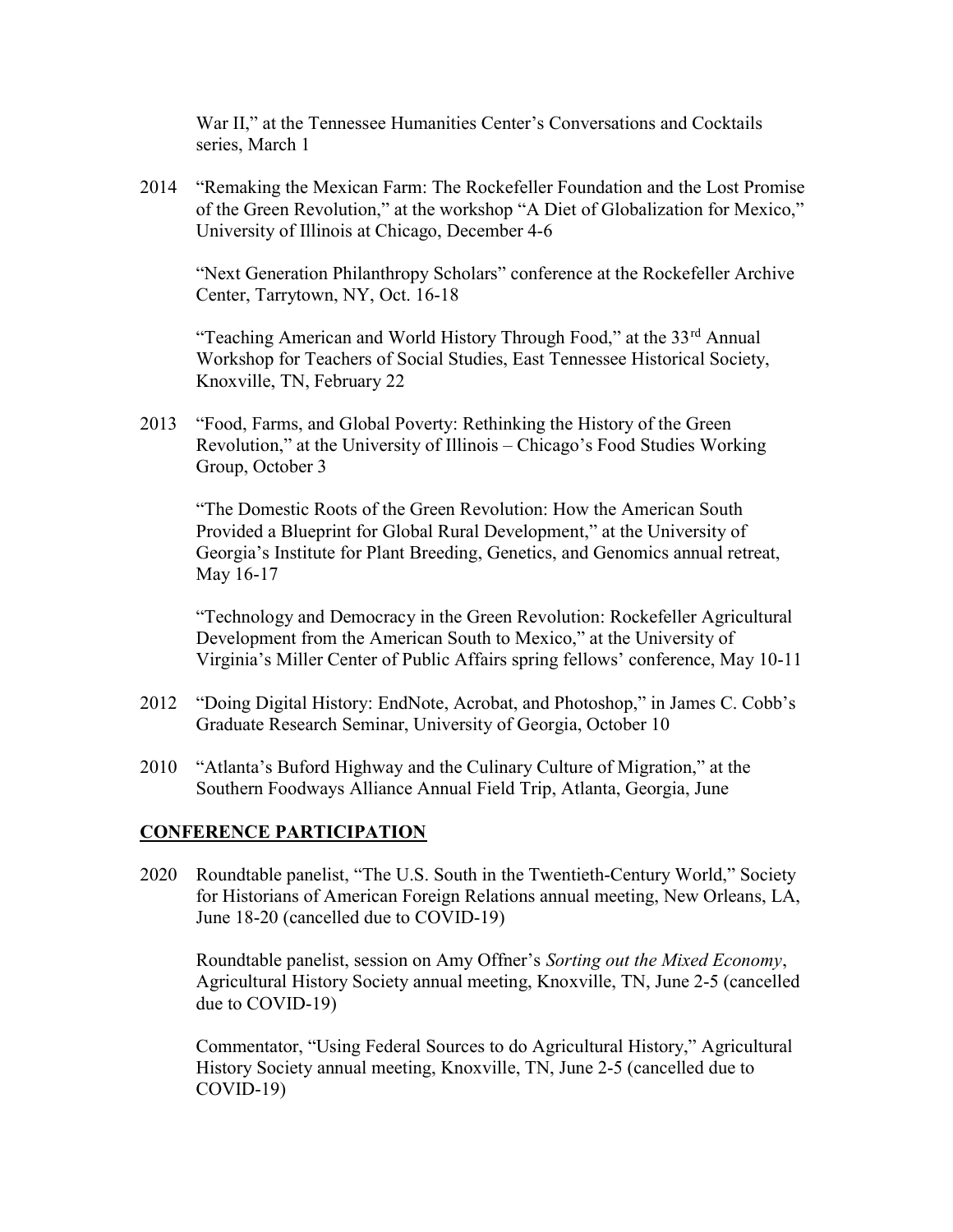"Listening to Dolly Parton in Nigeria: American Country Music and Agrarian Nostalgia in West Africa," International Country Music Conference, Nashville, TN, May 28-30 (cancelled due to COVID-19)

2019 "Listening to Dolly Parton in Nigeria: American Country Music and Agrarian Nostalgia in West Africa," Agricultural History Society annual meeting, Washington, DC, June 6-8

Roundtable panelist, "Rural and Agricultural Modernization in Europe and America," Agricultural History Society annual meeting, Washington, DC, June 6- 8

Luciano Tomassini Book Award panel for Agrarian Crossings, in conversation with Mónica Serrano, Gabriela Soto Laveaga, Amy Offner, and Susan Gauss, Latin American Studies Association, Boston, MA, May 23-27

Panel commentator, "Cultivating Environmental Reform: Competing Agrarian Politics in Twentieth-Century Latin America," American Historical Association annual meeting, Chicago, IL, January 3-6

2018 Roundtable panelist, "The American South and Global Capitalism," Southern Historical Association annual meeting, Birmingham, AL, November 8-11

"Hank Williams in Japan and Other Unlikely Stories: The Global Career of US Country Music in the Twentieth Century," Agricultural History Society annual meeting, St. Petersburg, FL, May 24-26

 Panel chair and commentator, "Knowledge and the Farm," Agricultural History Society annual meeting, St. Petersburg, FL, May 24-26

Response comment, roundtable on Tore Olsson's Agrarian Crossings: Reformers and the Remaking of the US and Mexican Countryside, Agricultural History Society annual meeting, St. Petersburg, FL, May 24-26

Organizer and panelist, roundtable on Mikael Wolfe's Watering the Revolution: An Environmental and Technological History of Agrarian Reform in Mexico, Agricultural History Society annual meeting, St. Petersburg, FL, May 24-26

Panel commentator, "The Making of the Global South in the US Gilded Age and Progressive Era Imaginary," Organization of American Historians annual meeting, Sacramento, CA, April 12-14

"Low Modernism and the Green Revolution," forum with James C. Scott of Yale University on rural development, at the American Historical Association annual meeting, Washington, DC, January 4-7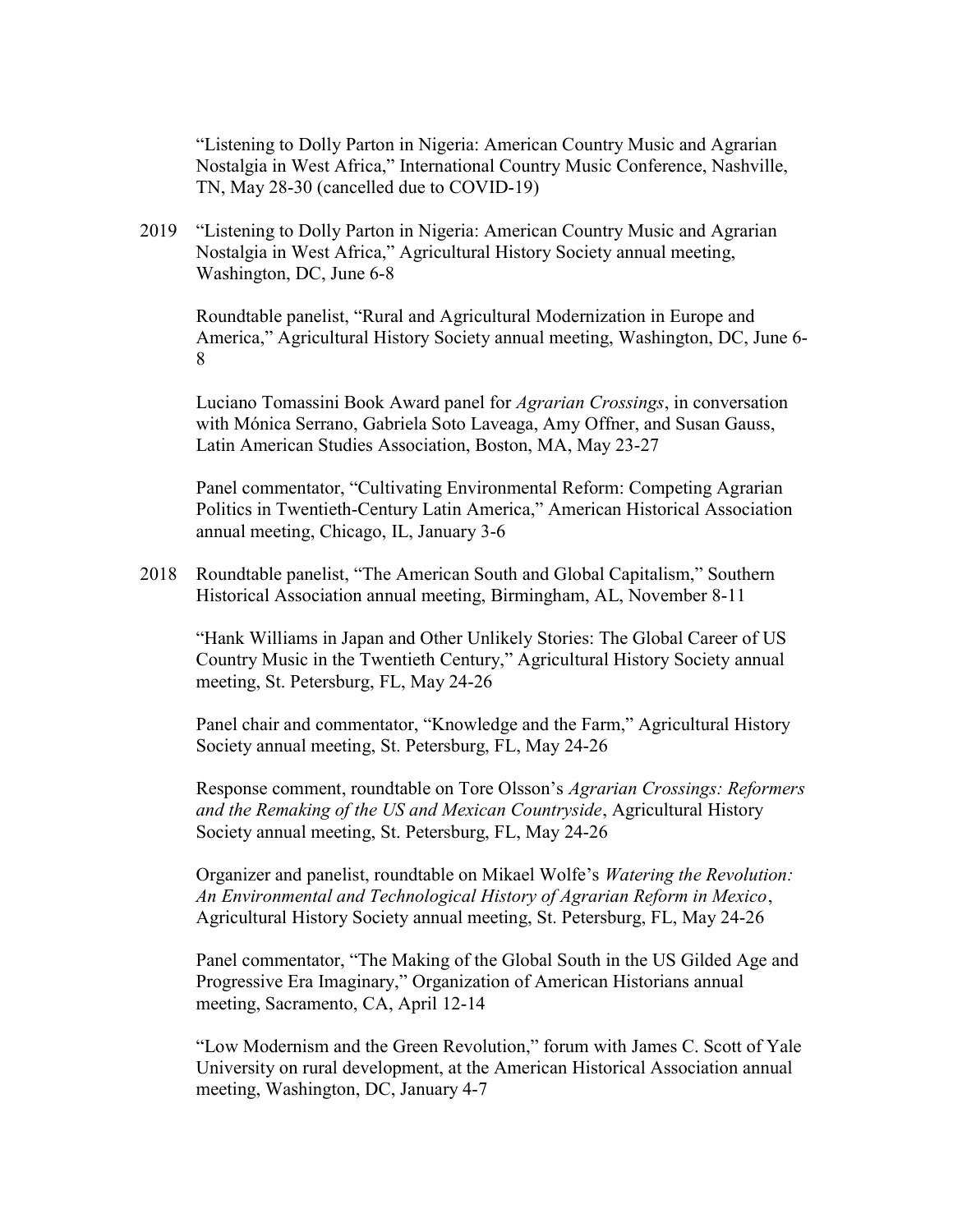2017 Panel commentator, "Farming the Fault Line: Agriculture Across Borderlands," Agricultural History Society meeting, Grand Rapids, MI, June 8-10

 Organizer and paper commentator, Agricultural History Society annual graduate student workshop, Grand Rapids, MI, June 7

2016 "Transplanting 'el Tenesí': Mexican Planners in the American South during the Cold War Era," at the Yale University conference "Traveling Technocrats: Experts and Expertise in Latin America's Long Cold War," New Haven, CT, Oct. 14-15

 "The Roots of the Green Revolution: The American South, Mexico, and the Transformation of the Global Countryside," at the World History Association, Ghent, Belgium, July 2-5

Panelist, roundtable on Gabriel Rosenberg's 2015 The 4-H Harvest: Sexuality and the State in Rural America (University of Pennsylvania Press), Agricultural History Society annual meeting, New York, NY, June 23-25

 Panelist, roundtable titled "New Histories of the Green Revolution," Agricultural History Society annual meeting, New York, NY, June 23-25

 "Transplanting 'el Tenesí': A History of Comparisons between the U.S. South and Mexico," at the Canadian Latin American and Caribbean Studies annual meeting, Calgary, Alberta, Canada, June 1-3

 "Rethinking the Green Revolution, From the American South to Mexico," at the Association for American Geographers' annual meeting, San Francisco, California, March 29-April 2

2015 Panel commenter, "Elites and Agriculture," at the Agricultural History Society's annual meeting, Lexington, Kentucky, June 4-6

"Integrating U.S. Regionalism into 'Americanization' Narratives in the Era of Development," at the American Historical Association annual meeting, New York, NY, January 2-5

2014 Panel organizer, "The American South and Mexico: Recovering an Entangled Past," at the Southern Historical Association's annual meeting, November 13-16, Atlanta, GA. Paper presentation: "Sharecroppers and Campesinos: Transplanting the Mexican Revolution in the New Deal South"

 Chair and commenter for panel titled "Pleasure in the Land: Marking the Spatial Boundaries of the 'Good Life' in 20<sup>th</sup> Century America," at the annual meeting of the American Studies Association, Los Angeles, CA, November 6-9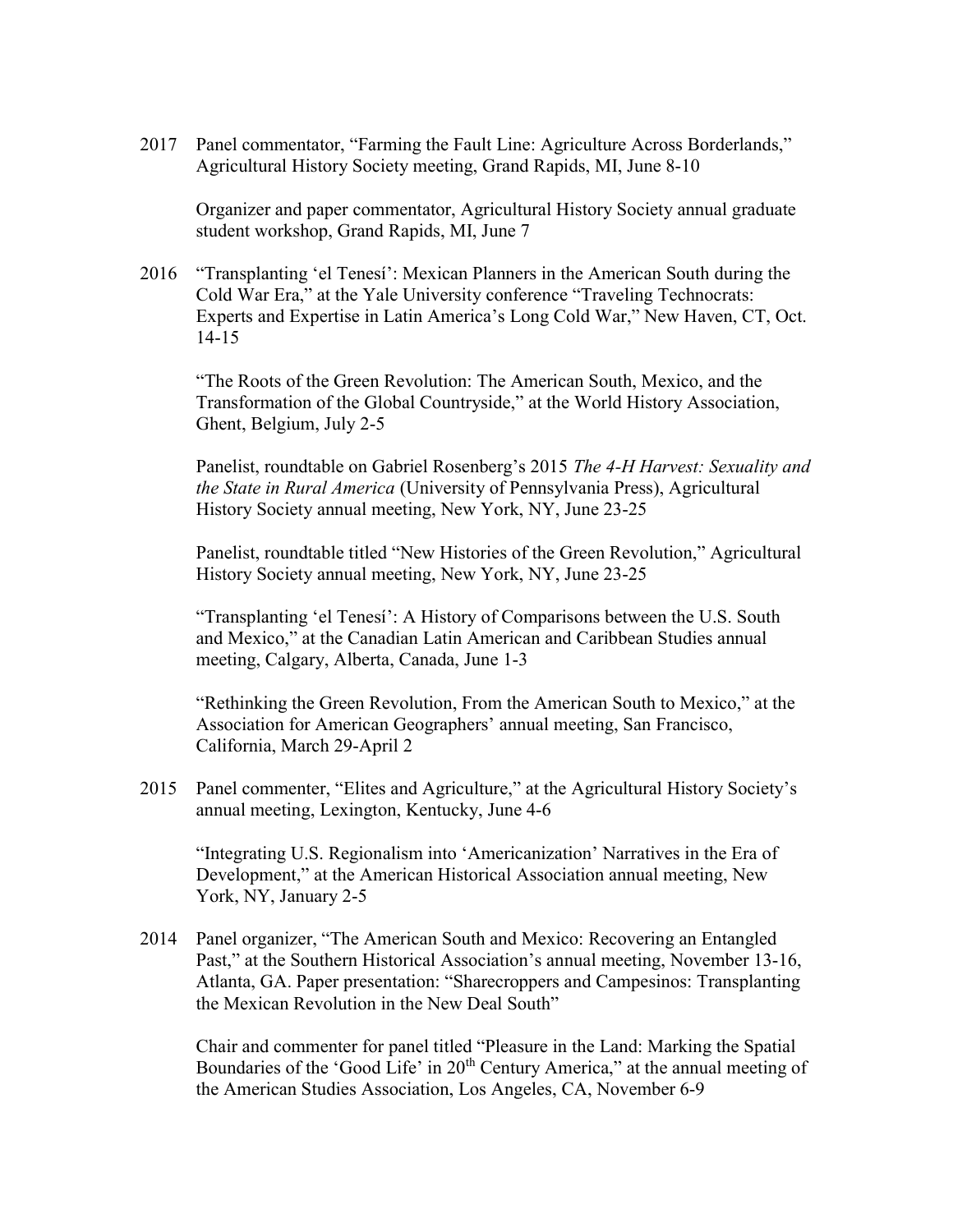"Sharecroppers and Campesinos: Transplanting Revolutionary Mexican Agrarianism in the Rural New Deal," at the Agricultural History Society's annual meeting, Provo, Utah, June 19-22

"Imagining the American South in Mexico: The Rockefeller Foundation, U.S. Regionalism, and Mexico's Green Revolution, 1943-1950," at New York University's international workshop "American (Inter)Dependencies: New Perspectives on Capitalism and Empire, 1898-1959," April 3-5, New York, NY

"The Farm Security Administration as Pan-American Leftist Solidarity," at the conference "Illustrating Anarchy and Revolution: Mexican Legacies of Global Change," at the Center for Mexican American Studies, University of Texas, Austin, TX, February 5-7

2013 *Panel co-organizer*, "Interwar Rural Reconstruction in Global Perspective," at the Social Science History Association's annual meeting, November 21-24, Chicago, IL. Papers presentation: "Sharecroppers and Campesinos: How Revolutionary Mexican Agrarianism Radicalized the Rural New Deal"

Panel co-organizer, "Looking North, Looking South: Rural Development and the Social Contract between Latin America and the U.S.," at the Latin American Studies Association's annual meeting, May 29 – June 1, Washington, DC. Paper presentation: "Sharecroppers and Campesinos: How Revolutionary Mexican Agrarianism Remade the Rural New Deal"

"From Cotton Farmers to Campesinos: Rockefeller Rural Development in the American Mediterranean," at the American Historical Association's annual meeting, New Orleans, LA, January 3-6

2012 "Sharecroppers and Campesinos: The U.S-Mexican Dialogue on Land Reform and Rural Development in the Radical 1930s," at the Empire and Solidarity in the Americas workshop, University of New Orleans, October 12-13

Panel organizer, "The Mexican Revolution, The United States, and the World: South-North Political and Intellectual Transfers, 1925-1945" at the Society for Historians of American Foreign Relations annual meeting, Hartford, CT, June 28- 30. Paper presentation, "American Ejidos: How Mexican Revolutionary Agrarianism Remade the Rural New Deal"

2011 "Green Revolutions: Agricultural Science and Agrarian Politics in the Transnational Sunbelt," at the Tepoztlán Institute for Transnational History of the Americas, Tepoztlán, Mexico, July 27-August 3

"Science and the Small Farm: Rockefeller Agronomy in the American South and Mexico and the Competing Visions of the Green Revolution," at the Agricultural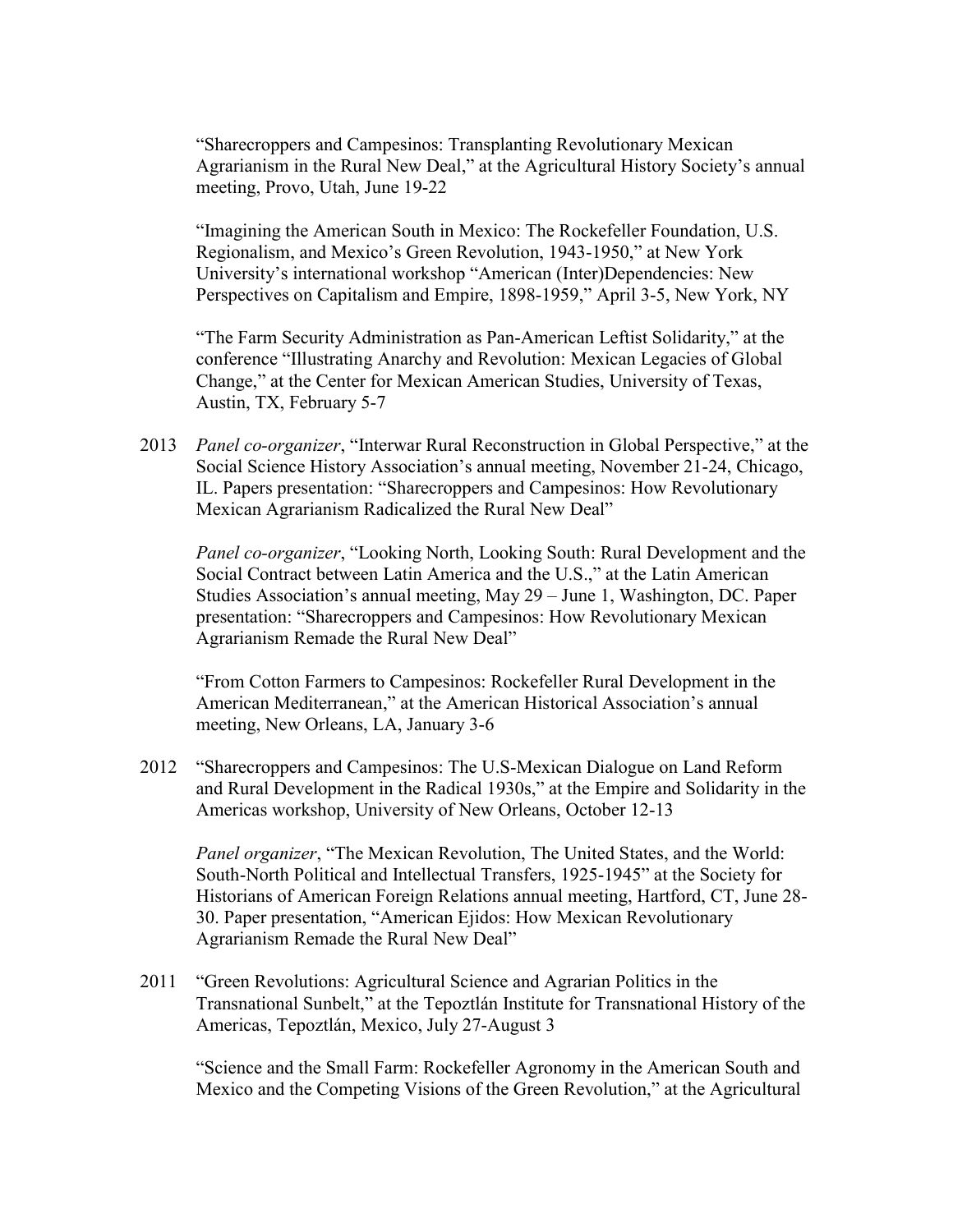History Society's annual meeting, Springfield, IL, June 15-28

"Corn versus Cotton: Monoculture, Subsistence, and Market Integration in Two Green Revolutions," at the German Historical Institute's conference "Cash Crops in Global History," Washington, DC, June 2-4

2010 "Peeling Back the Layers of Globalization: Vidalia Onions and the Nuevo New South," at "Southern Nation," Princeton University, Princeton, NJ, April 24-25

"Peeling Back the Layers of Globalization: Vidalia Onions and the Nuevo New South," at the Southern Forum on Agricultural, Rural, and Environmental History (S-FARE), University of South Carolina, Columbia, SC, April 9-10

- 2009 "From Poultry Capital to 'Alien Capital': Labor, Management, and Demographic Change in the Northeast Georgia Poultry Industry, 1940-2000," at the Southern Historical Association, Louisville, Kentucky, November 5-8
- 2007 "Beyond Grits and Greens: The DeKalb Farmers Market and Transnational Foodways in Atlanta, 1977-2006" at the Tepoztlán Institute for Transnational Studies of the Americas, Tepoztlán, Morelos, Mexico, August 1-8
- 2006 "Beyond Grits and Greens: The DeKalb Farmers Market, Food, and Ethnic Identity in Atlanta, 1977-2006," at the University of Massachusetts graduate history conference on "History and Power Across American Borders," Amherst, MA, November 4

## POPULAR PRESS WRITING & ENGAGEMENT

- 2019 Consultant and interviewee, "The Man Who Tried to Feed the World" (2020), Apograph Productions for PBS's American Experience series, WGBH Boston
- 2019 "The Hole in Donald Trump's Wall," Washington Post, January 9 (https://www.washingtonpost.com/outlook/2019/01/09/hole-donald-trumpswall/?utm\_term=.cf7c14dfa03a)
- 2017 "Defining el Sur Latino," posted March 14 on Southern Foodways Alliance blog
- 2016 "U.S. Regionalism and the Many Histories of the Green Revolution," posted January 7 on HistPhil.org, series on the Green Revolution (https://histphil.org/2016/01/07/u-s-regionalism-and-the-many-histories-of-thegreen-revolution/)

## BOOK REVIEWS AND ENCYCLOPEDIA ENTRIES

2020 Review of Sorting Out the Mixed Economy: The Rise and Fall of Welfare and Developmental States in the Americas, by Amy Offner, Enterprise & Society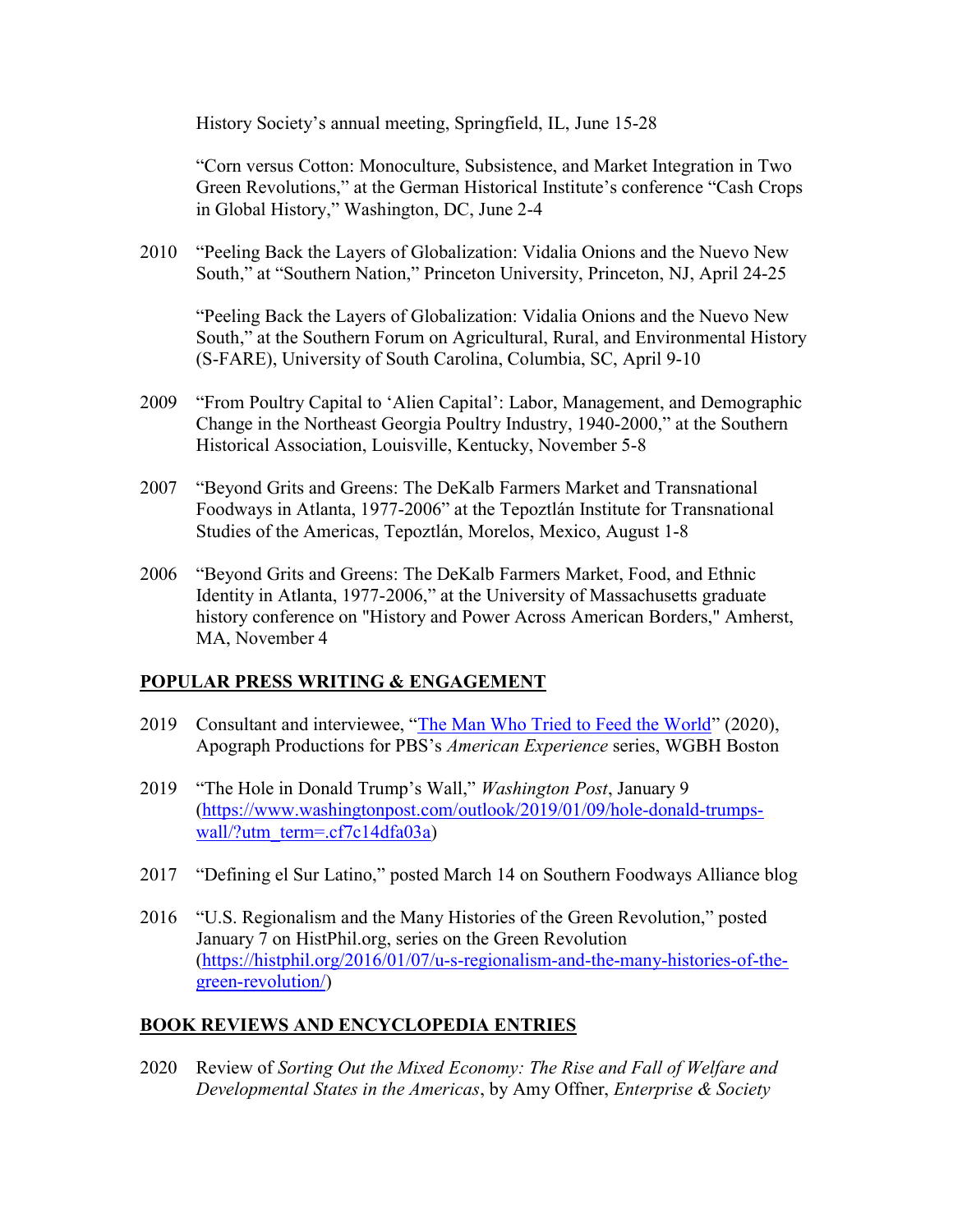(forthcoming)

Review of Global Development: A Cold War History, by Sara Lorenzini, Diplomatic History 44, no. 5

Review of Cigarettes, Inc.: An Intimate History of Corporate Imperialism, by Nan Enstad, Agricultural History 94, no. 2

2019 Review of Bulldozer Revolutions: A Rural History of the Metropolitan South, by Andrew Baker, Agricultural History (forthcoming)

Review of The Science and Politics of Race in Mexico and the United States, 1910-1950, by Karin Alejandra Rosemblatt, Hispanic American Historical Review 99, no. 3

2018 Review of Farming Across Borders: A Transnational History of the North American West, edited by Sterling Evans, Southwestern Historical Quarterly 122, no. 2

 Review of Cultivating Success in the South: Farm Households in the Postbellum Era by Louis A. Ferleger and John D. Mentz, Journal of Southern History 84, no.  $\mathcal{L}$ 

- 2017 "The Nature of Economic Development," Reviews in American History 45, no. 1, review of The Slain Wood: Papermaking and its Environmental Consequences in the American South by William Boyd, Transforming the South: Federal Development in the Tennessee Valley, 1915-1960 by Matthew L. Downs, and Concrete Revolution: Large Dams, Cold War Geopolitics, and the U.S. Bureau of Reclamation by Christopher Sneddon
- 2016 Review of Corazón de Dixie: Mexicanos in the U.S. South since 1910 by Julie M. Weise, North Carolina Historical Review 93, no. 3

Review of Buying into the Regime: Grapes and Consumption in Cold War Chile and the United States by Heidi Tinsman, The Latin Americanist 60, no. 4

- 2015 Review of Transforming the South: Federal Development in the Tennessee Valley, 1915-1960 by Matthew L. Downs, Journal of Historical Geography 50 (October)
- 2014 Review of The Larder: Food Studies Methods from the American South, edited by John T. Edge, Elizabeth Engelhardt, and Ted Ownby, Agricultural History 89
- 2012 "Poultry Workers and Social Class in the South," in The New Encyclopedia of Southern Culture, Volume 20: "Social Class" (University of North Carolina Press, 2012)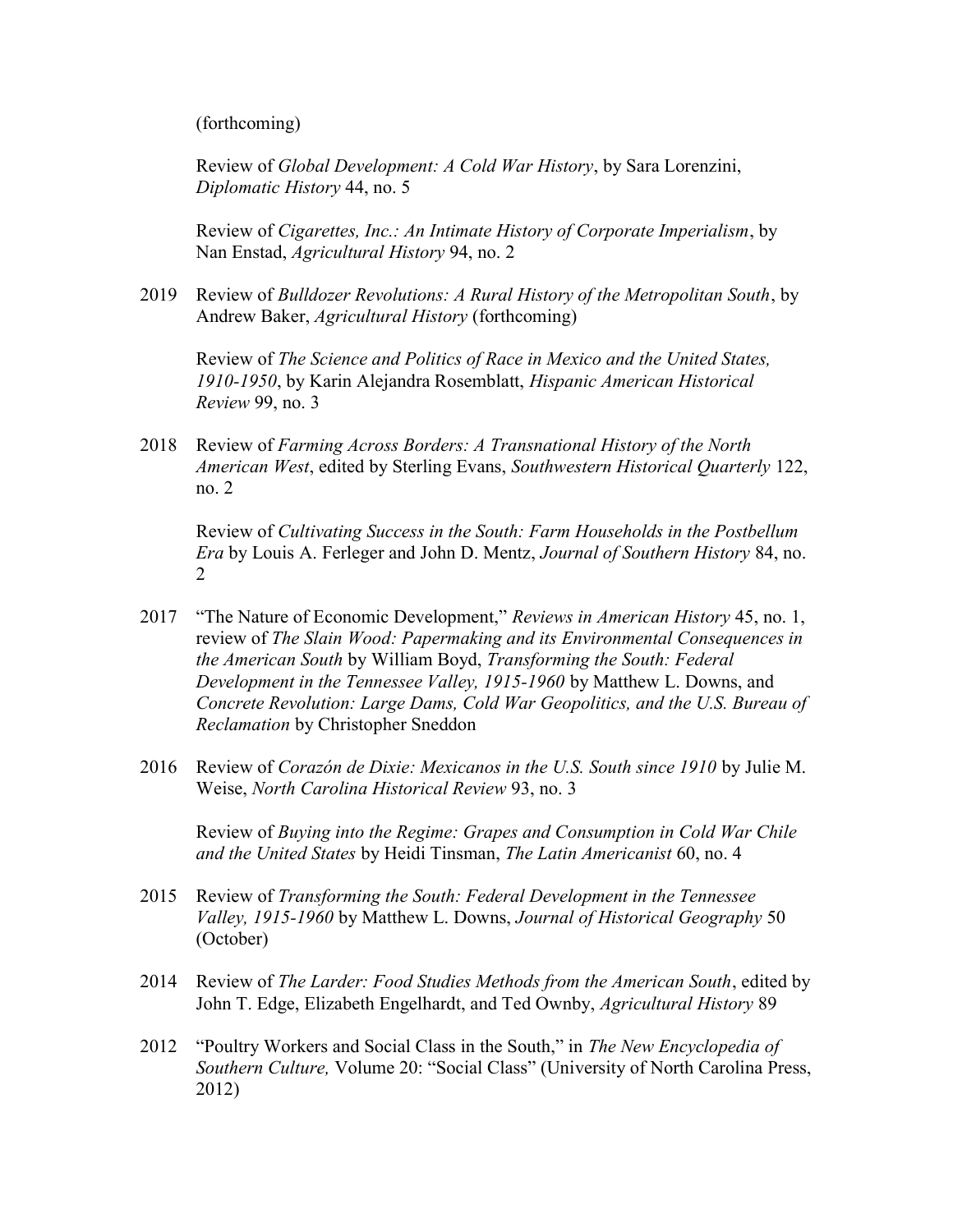- 2011 "Soccer," in The New Encyclopedia of Southern Culture, Volume 16: "Recreation" (University of North Carolina Press, 2011)
- 2010 Review of The World According to Monsanto: Pollution, Corruption, and the Control of Our Food Supply by Marie-Monique Robin, Enterprise & Society (November 2010)

Review of Latino Immigrants and the Transformation of the American South, edited by Mary Odem and Elaine Lacy, H-net: H-Southern Industry (February 2010)

2009 "Latinos in Georgia," in the New Georgia Encyclopedia, ed. John C. Inscoe

## TEACHING EXPERIENCE

#### University of Tennessee, Knoxville, TN

Graduate courses:

- HIST 500, "The U.S. South in the World since 1865," independent readings course
	- HIST 512, "The Profession of History"
	- HIST 551, "America and the World since 1865," historiography course
	- HIST 545, "American History since the Civil War," historiography course
	- HIST 593, "History of Mexico, 1870s-Present," independent readings course

Undergraduate courses:

- HIUS 222, "Modern American History in Thirty Pop Songs: U.S. History, 1865-Present"
- HIST 299, "Country Music U.S.A.: An Introduction to Historical Thinking"
- HIUS 301, "Borders, Burritos, and Gringos: The Entangled Histories of the United States and Mexico"
- HIUS 365, "Food and Power in U.S. History"
- HIUS 383, "Red Dead America: The Historical World Behind the Popular Video Game"
- HIST 499, "East Tennessee and the World: Senior Research Seminar"
- HIST 499, "Food and Drink in the Modern South: Senior Research Seminar"

Ph.D. students supervised:

• Kaitlin Simpson  $(2018-)$ 

MA students and theses supervised: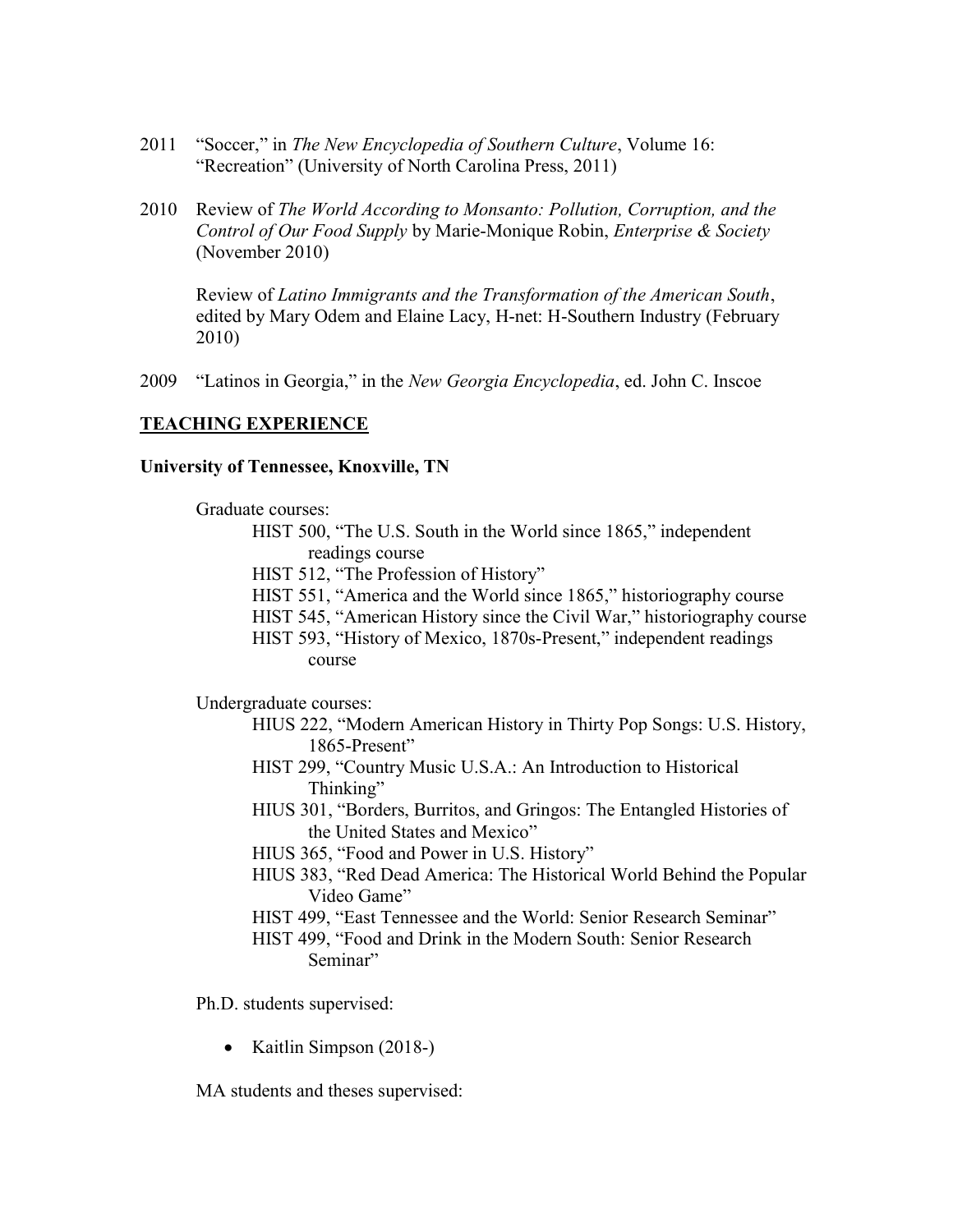Adrien Xavier Lievin, "Reforming "by the Kitchen Route": Virginia Moore and Home Demonstration, 1910-1946" (2017)

Service on Ph.D. comprehensive exam committees:

Jacob Nelson (2020)

Service on Ph.D. dissertation committees:

- Jordan Kuck, "The Dictator without a Uniform: Karlis Ulmanis, Agrarian Nationalism, Transnational Fascism, and Interwar Latvia" (2014)
- J. Tomlin, "Papal Plots and Muslim Mischief: Religious Fears and Political Sensibilities in Early America" (2018)
- Joshua Hodge, "Alabama's Public Wilderness: A Cultural History of Land Use in the Gulf South, 1819-1900" (2019)
- Minami Nishioka, "Protestant Missionaries, Japan, and U.S. Imperial Expansions into Ryūkyū/Okinawa, 1846-1919" (in progress)
- Abigail Randall, "Neither a Prediction nor a Plan: An Exploration of Neoliberal Governmentalities and Food Policy Networks" (Department of Sociology, in progress)
- Andrea Perales Fernández de Gamboa, "Desaprendiendo las múltiples significaciones de Emiliano Zapata: Una lectura decolonial" (Department of Modern Foreign Languages and Literature, 2017)

## University of Georgia, Athens, GA

Graduate Teaching Assistant, 2005-2010, for courses in Early American History, to 1865 (three courses) Modern U.S. History, 1865 to present (five courses) Modern Latin American History, 1810 to present (one course) Mexican History, from pre-Columbian era to the present (one course) Food and Power in American History (one course)

## SERVICE AND OUTREACH

Manuscript referee for: Cambridge University Press Oxford University Press University of Chicago Press University of Minnesota Press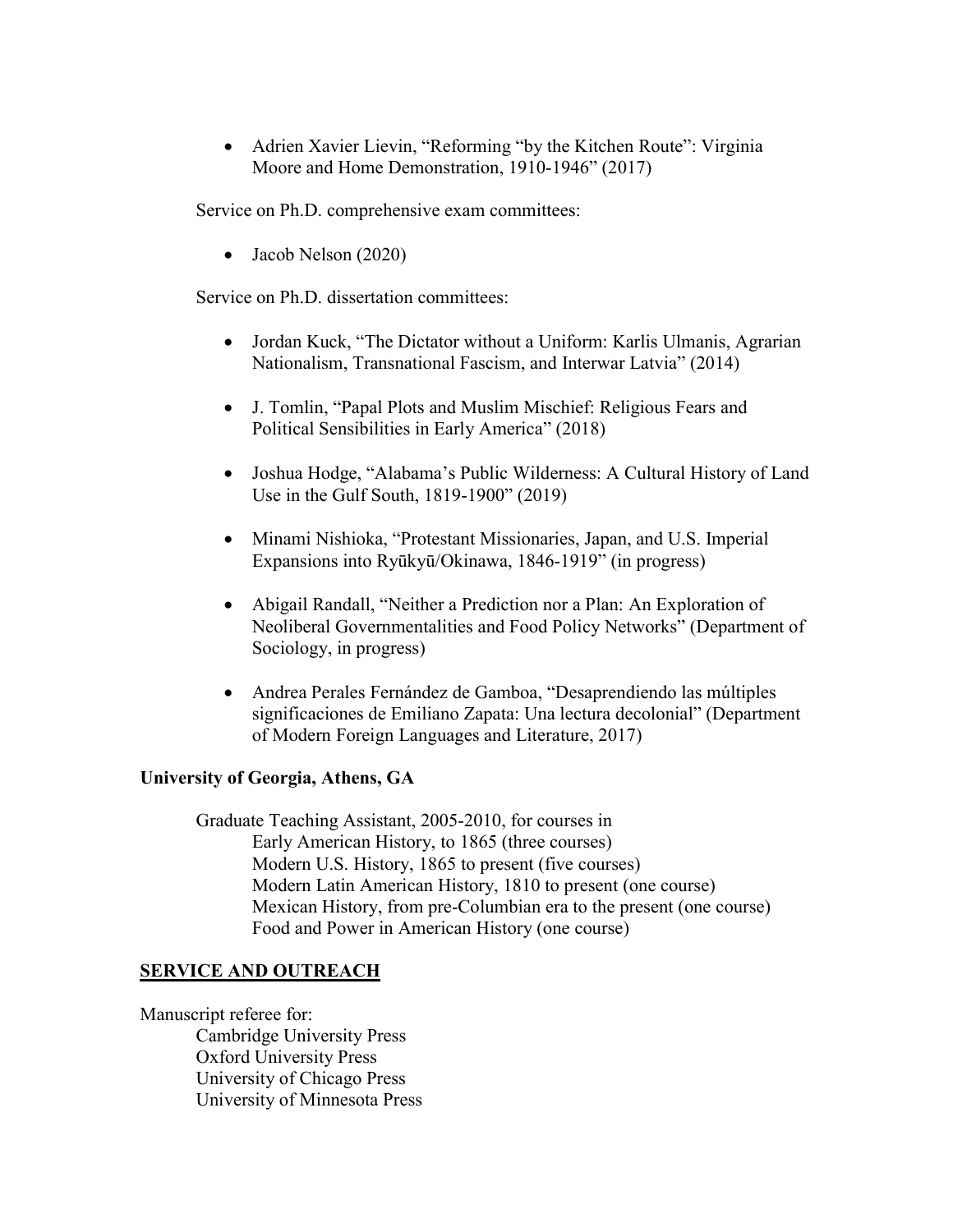University of Missouri Press University of North Carolina Press University of Tennessee Press

Article referee for:

Agricultural History Agriculture and Human Values American Quarterly Contemporary European History Diplomatic History Enterprise and Society Gastronomica Georgia Historical Quarterly Journal of Agrarian Change Modern American History

Editorial Board, Agricultural History, 2020-2022

Chair, Richmond Brown Dissertation Award selection committee, Latin American and Caribbean Section of the Southern Historical Association (SHA-LACS), summer 2020

Selection committee, Marilyn Blatt Young Dissertation Completion Fellowship, Society for Historians of American Foreign Relations, 2020-2023

Selection committee, International Dissertation Research Fellowship, Social Science Research Council, 2019-20, 2020-21

Selection Committee, ACLS/Mellon Dissertation Completion Fellowship, 2020-21

Peter Dobkin Hall History of Philanthropy Book Prize Committee, Association for Research on Nonprofits and Voluntary Action (ARNOVA), summer 2020

Chair, Global Citizenship – United States subcommittee, University of Tennessee VolCore (new general education overhaul)

LeRoy Graf Award Committee, UTK History Department, 2020-2022

Charles O. Jackson lecture coordinator, UTK History Department, 2019

Local accommodations host, Agricultural History Society, 2020 annual meeting

Program committee, Southern Historical Association, 2018-19

Faculty Senator, University of Tennessee, 2018- Research Council member SARIF grant selection committee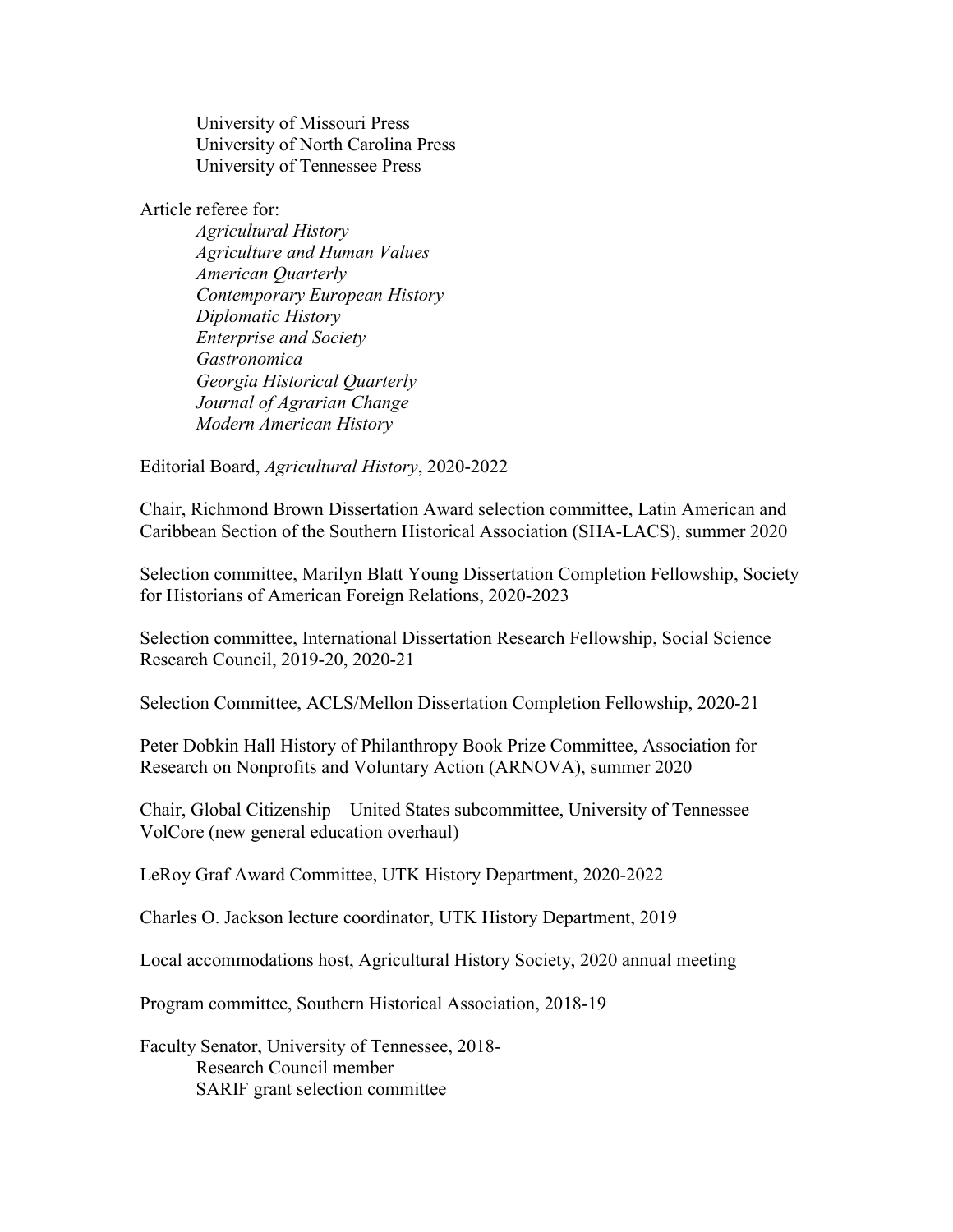Faculty representative, Student Media Board

Organizer and host, Southern Forum for Agricultural, Rural, and Environmental History (SFARE), April 26-27, 2018, Knoxville, TN

Organizer and commenter, Agricultural History Society annual graduate student workshop, June 2017

Member, Graduate Committee, 2017-2018, University of Tennessee

Founder and coordinator, Tennessee Workshop in Food, Agriculture, and Society (http://uthumanitiesctr.utk.edu/seminars/foodagsociety.php), 2016-

Member, Search Committee for tenure-track hire in the History of Africa, 2016-2017

Participant, UTK Latin American and Caribbean Studies seminar, 2014-present

UTK Bridge to AP US History, Austin-East High School, Knoxville, Spring 2016

Member, Search Committee for lecturer in Latin American history, Spring 2016

UTK Fulbright interview committee, September 2015, September 2016

Nominating Committee, Agricultural History Society, 2015-2018 (chair in 2017-18)

Member, Head's Advisory Committee, 2014-2015, University of Tennessee

Member, Undergraduate Committee, 2014-2015, University of Tennessee

Member, Search Committee for hire in the History of Slavery in Early America and the Atlantic World, 2013-2014

Director, Dissertation Writing Workshop, 2014-2015, University of Tennessee

Member, Ad Hoc Faculty Committee on History Department Website, 2013-2014, University of Tennessee

Undergraduate Advisor, Department of History, University of Georgia, 2010-2011

Secretary-Treasurer, Graduate Student Association, University of Georgia, 2010-2011

Graduate Student Speaker Series coordinator, Department of History, University of Georgia, 2009-2010

# PROFESSIONAL AFFILIATIONS